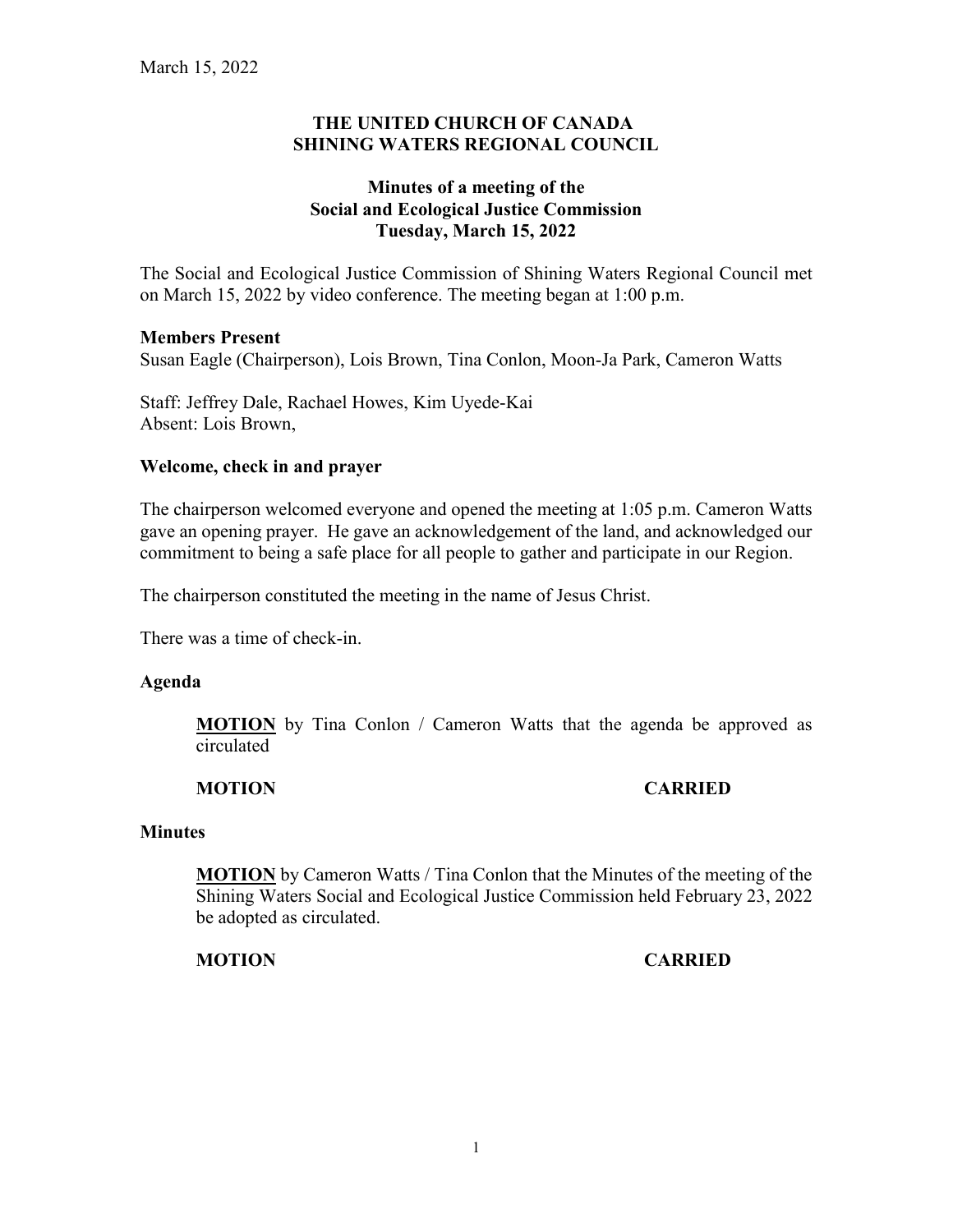## **Business Arising**

Social Justice Mid Winter Event - Evaluation and Follow-up

- attendance seemed low, otherwise pleased with event  $-$  it engaged people and the speakers motivated people;
- the speakers were good, appreciated Eleanor's transparency; appreciated Rob Oliphant's style;
- being together with others was good; break out rooms were good;
- there was feedback that people were grateful for the event;
- felt people got a great experience;
- cognizant of how important preaching is to clergy; and we don't do very much continuing education about it;
- it was focussed and timely;
- it highlighted the relevance of the Commission;
- it was felt that we should do another one;
- we will think about how we use the recording of the speakers;
- we will think about timing and who should be included next time.

## **Staff report** – *Kim Uyede-Kai*

*Kim reported*

- The Living Into Right Relations Circle (LIRR) meets monthly and membership is growing; primarily communities of faith that have either a right relations committee or Indigenous justice committee in their church and didn't realize that there was a space to gather to talk with other churches doing the same thing. There are eighteen communities of faith now connected as opposed to six. Previously, some thought it was a closed circle but that was never the case. A number of churches are doing some significant work.
- One of the issues that came up was the idea of land tax or lease to Indigenous peoples as something they want to learn more about. There is a group of Anglican and United Indigenous folks who are proposing that property sales tax of 1% should be going to Indigenous work from the sale of each congregational property/buildings. Shining Waters already designates 10% to Indigenous work and ministries that come from sales of buildings. There are fewer sales of buildings these days because of the United Property Resource Corp. (UPRC) is re-developing. This group is starting to think about other congregations possibly setting aside a percentage of their income for Indigenous work as a way of saying this is our contribution to Indigenous land lease.

### Annual Meeting

## Update on Planning - *Susan Eagle*

The agenda planning group met last week; the regional annual meeting will be held online May 27 and 28, over two afternoons, noon to 5 p.m. It was proposed to have a theme speaker each day. There will be time for proposals. Focus themes were identified and speakers were suggested. The scripture theme is from 1 Corinthians 12:7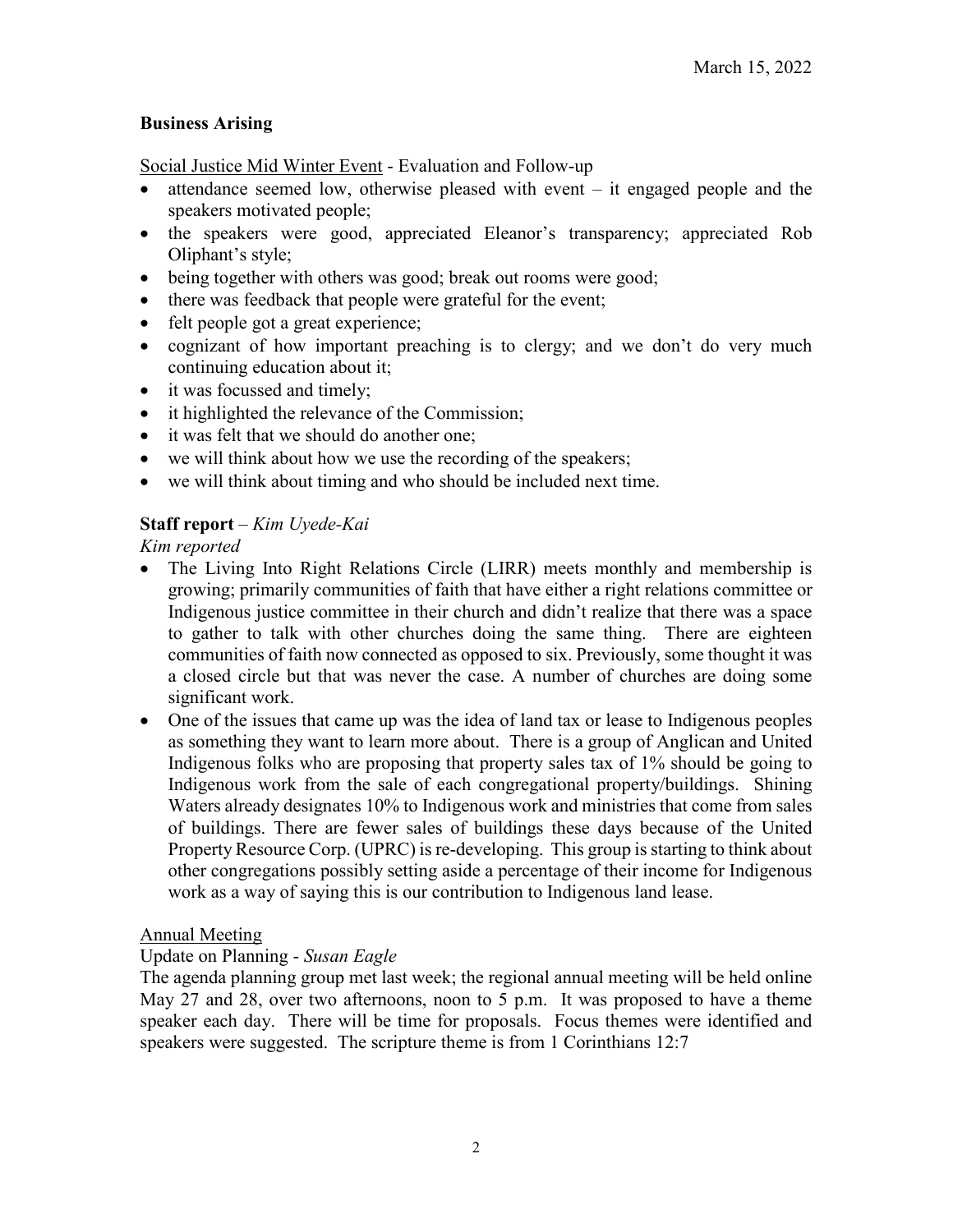# Proposals – *Susan Eagle*

Proposals move policy forward as a church; they can also help us act and reflect on policy we already have. Susan posed the question, 'is there something we should be raising?' The Commission discussed items that are timely that could be put forward – the Bradford bypass; the aquifer in our region; indexing of social assistance. Other than a proposal, we could pose some questions on different areas for people in Ontario to ask their political candidates for the upcoming election to discern how they are going to vote. The deadline for submission of proposals for the regional meeting is April  $29<sup>th</sup>$ .

This item will come to the next Commission meeting.

Kim Uyede-Kai left the meeting.

# **Updates**

SJNOR (Social Justice Network of Ontario Regions) *– Tina Conlon, Jeffrey Dale*

SJNOR is planning for a Spring meeting; the objectives will be twofold: education to highlight a critical step of inter-related social justice issues in our province prior to the upcoming provincial election campaign, and building connections and breaking down silos to extend the opportunities to share information and perspectives on social justice ministries beyond the currently appointed members of SJNOR to include many additional united church folk from across Ontario. They are looking at two meetings on a Sunday evening maybe 6:30 to 9:00 p.m. on April 24 or May 1. There will be breakout rooms around specific issues.

Tina was asked to follow-up with the planning group on the Commission's concerns about it being focussed in such a way that we are able to promote it to our region, and that maybe they need to look at the day, the length of time, the way in which they are focussing the conversation, and to be clear if they are targeting the activists who are already involved, or if they are looking a reaching out to people who have not been involved who might be interested.

# **Staff report** – *Jeffrey Dale*

*Jeffrey reported;* 

- The Community Ministries working group met for first time today; started with conversation and some history about the community ministries themselves; they will meet again.
- He has a meeting with PalNet today about the resource they want to create for the Shining Waters website. They will develop it initially and then the Commission will look at it.

# **UNJPPI** (United Network for Justice and Peace in Palestine and Israel) **Follow-up** - *Tina Conlon*

There is a gathering related to the 2019 Cry for Hope from Palestinian churches. Regions that are supporting it are Pacific Mountain, Antler River Watershed, Horseshoe Falls and three maritime regional councils. This Commission has already endorsed the gathering. It is taking place on May 6, 7, 8 at London, ON.